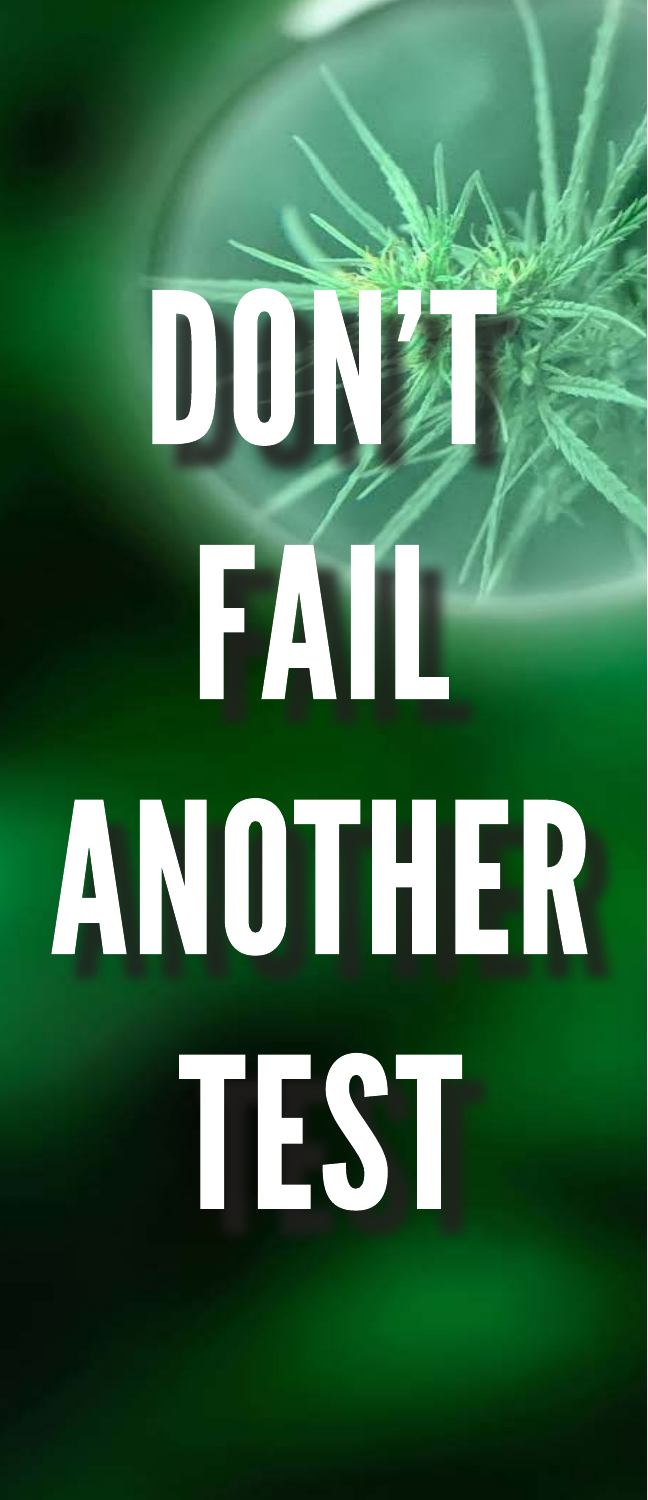

Have peace of mind in a cleaner, safer environment by allowing TGC Treatment Company to clean, sanitize and protect your farm, grow rooms, cure rooms and offices 24 hours a day, 7 days a week. TGC with BioClean offers unmatched bacteria, fungus and virus mitigation. We work hard to eradicate any traces of germs and toxins from the air and surfaces in any environment.

When it comes to premium bacteria and virus mitigation, mold remediation, air and surface decontamination, there is only one team you can trust.

The TGC Treatment Team

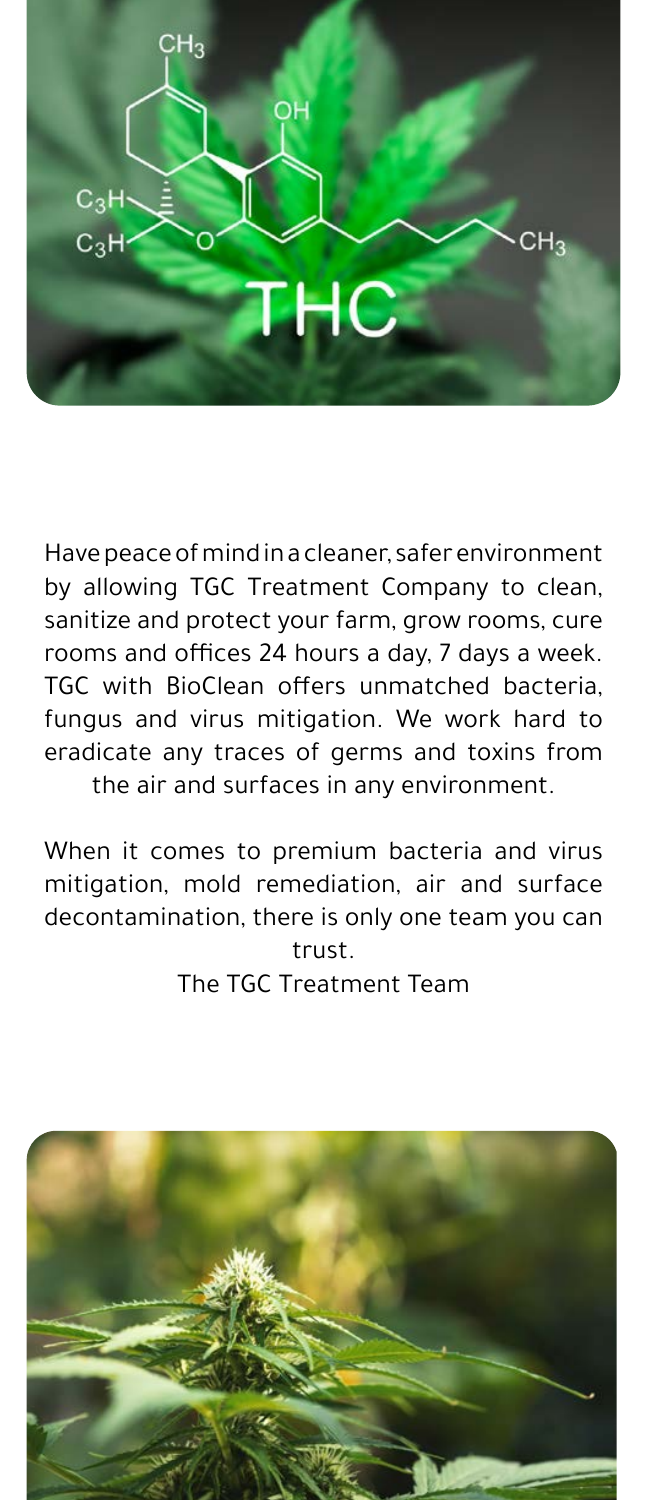# FLOWER & SURFACE DECONTAMINATION



Our process is called Photo Catalytic Oxidation (PCO). This process is chemical free, converting ambient air into a DRY PEROXIDE VAPOR. The peroxide vapor does not blanch or bleach, will not dry, damage, harm Terpenes, or change the odor or THC levels of the flower whatsoever. The peroxide molecule is the oxidizing agent that strips down any carbon-based molecule to a cellular level and eradicates it. Including yeast, mold, E. coli, Salmonella, microbes and all contaminants. We stand behind our services and will re-treat any 10lb.

batch that does not pass testing at no charge.



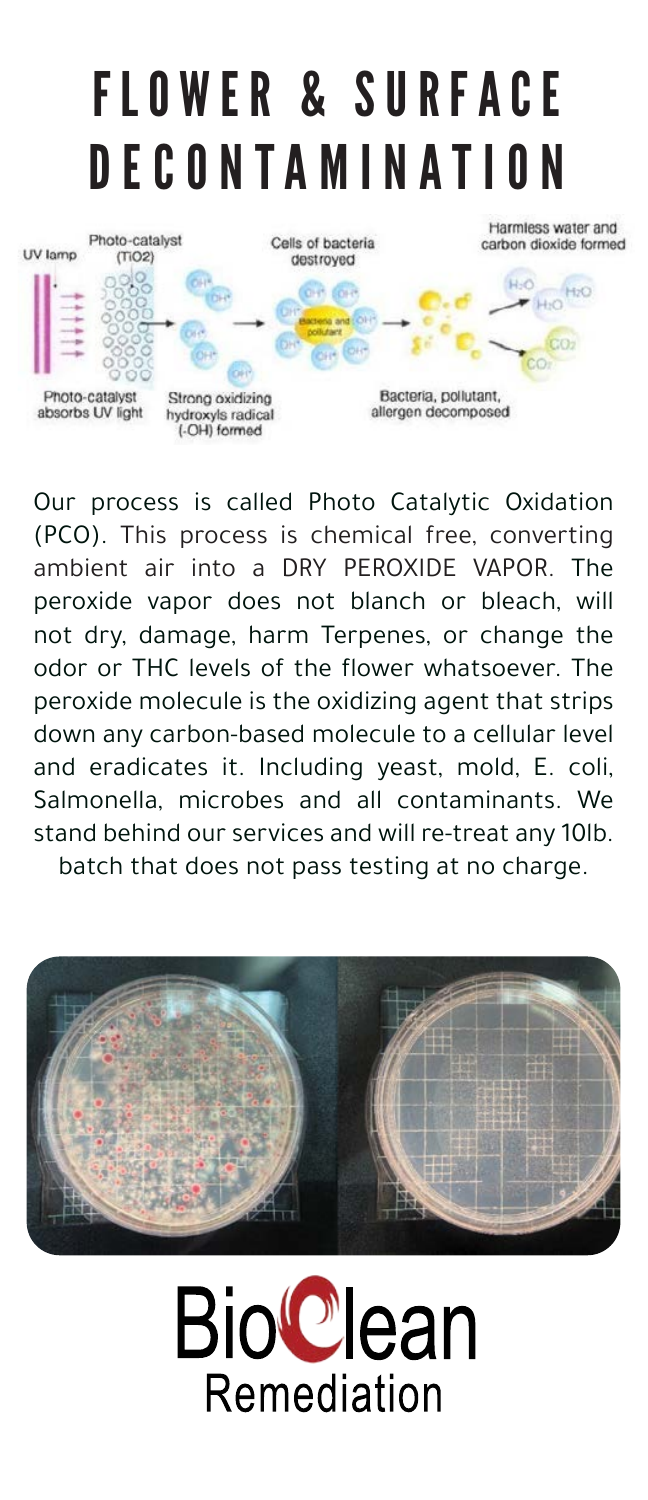# **DAILY DISENFECTION**

#### **ØBIOESQUE**

#### **BOTANICAL DISINFECTANT SOLUTION**

**Lemongrass Grapefruit Scent** Kills 99.9% of Bacteria, Viruses\*, Fungi & Molds Kills Norovirus in Just 4 Minutes Eliminates 99.9% of most Allergens<sup>§</sup> No Rinse Required, even on Food-Contact Surfaces Sanitizes Soft Surfaces in 2 minutes Kills Odor Causing Bacteria

Heavy-Duty Cleaner and Disinfectant<sup>1</sup>

Bactericidal · Virucidal\* · Tuberculocidal · Fungicidal

Vehicles

## **SERVICES**

**KILL**<br>TIME

Mold/Yeast Remediaton Bacteria and Virus Mitigation (COVID-19) Air and Surface Decontaminaton Surface Protectants/MonoFoil, 24/7 PROTECTION AGAINST ALL BACTERIA, VIRUS, FUNGUS, AND ALL CONTAMINATES. Air Quality Testing Grow Rooms Clean Rooms Cure Rooms Trim Rooms **Offices** General Buildings **Equipment** 

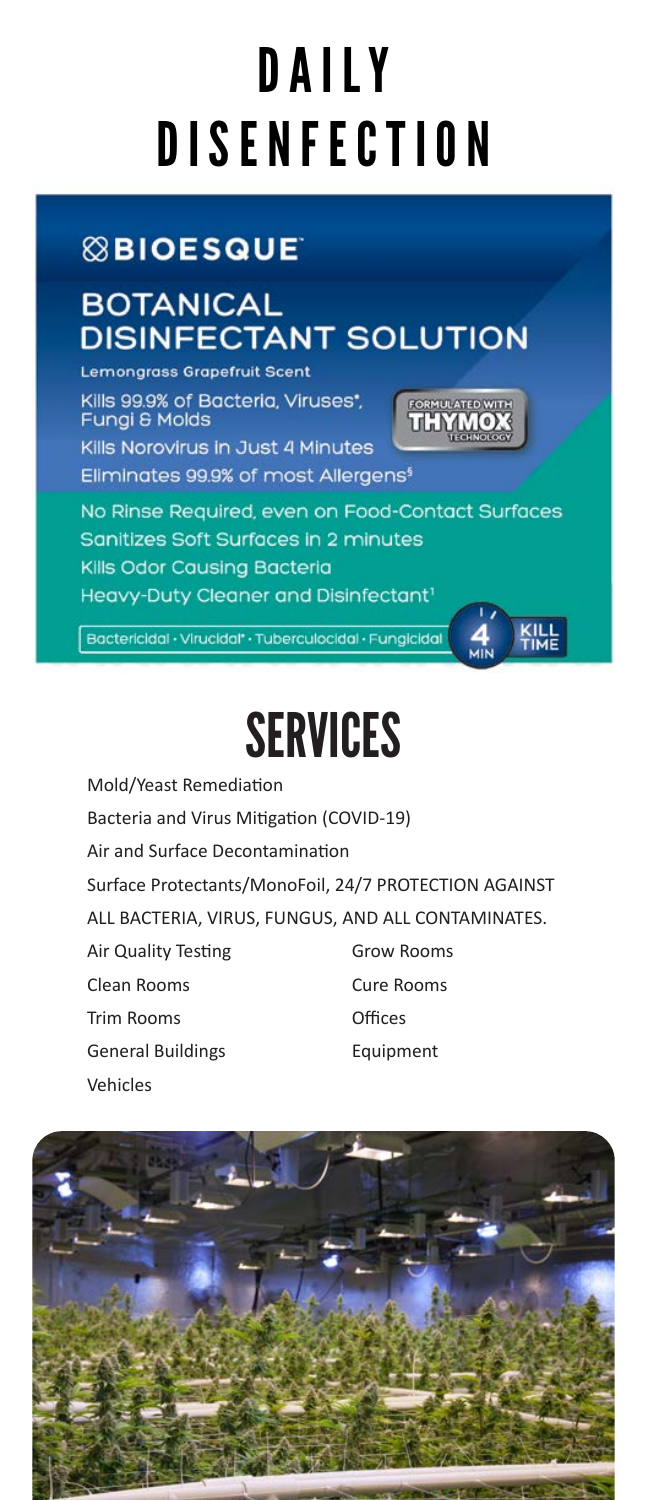# **SURFACE PROTECTION**



As the bacteria, virus or fungi contact the polymer matrix, the membrane is ruptured, exposed and destroyed.



Coeus offers a broad spectrum antimicrobial protection for all surfaces against harmful viruses and bacteria. The antmicrobial barrier can last for **WEEKS**, **MONTHS**, even **YEARS** when properly applied.

The Coeus molecularly bonds to any substrate including stainless steel. Coeus provides durable surface protection, continuously working 24/7, to inhibit the growth of microbes.

Coeus will not wash off or wear away for weeks, months, even years and may be reapplied.

#### **KILLING ALL CONTAMINANTS AND MICROBES 24/7, WITH A 3 MIN. DWELL TIME!!! INCLUDING COVID-19**